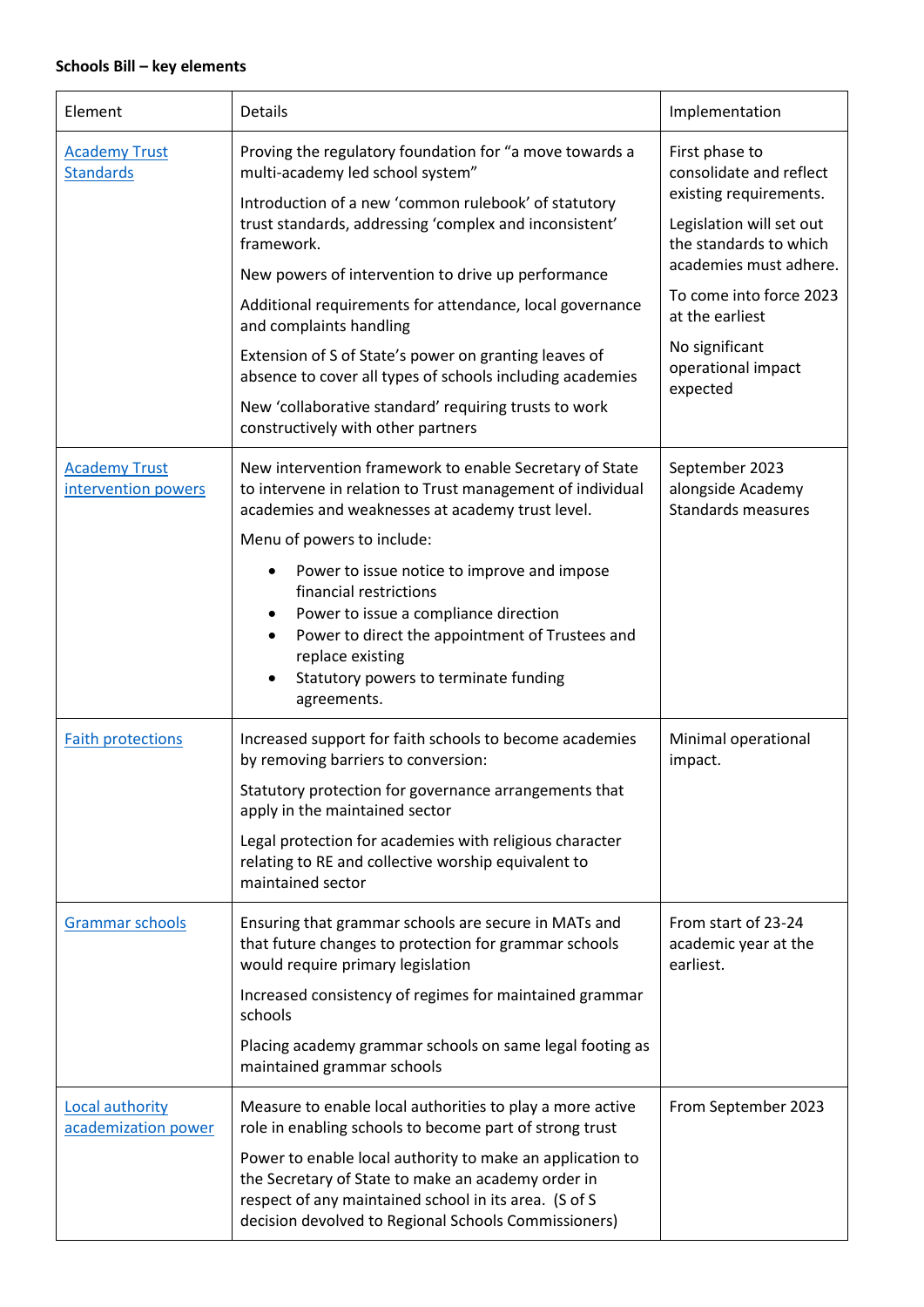|                                                 | Local authorities need to engage extensively with local<br>partners before taking this step, including obtaining<br>consent of trustees for a foundation or voluntary school.                                                                                                                                                                             |                                                                      |
|-------------------------------------------------|-----------------------------------------------------------------------------------------------------------------------------------------------------------------------------------------------------------------------------------------------------------------------------------------------------------------------------------------------------------|----------------------------------------------------------------------|
| <b>Transfer of land by</b><br>local authorities | Measure relates to academies where land is held on a<br>special trust which limits it being used for a church school.                                                                                                                                                                                                                                     | Date of implementation<br>unclear                                    |
|                                                 | Measure preserves trustees' existing land interest once<br>schools become academies.                                                                                                                                                                                                                                                                      |                                                                      |
| <b>National Funding</b><br>Formula reforms      | Creates duty for Sec of State to determine funding for all<br>mainstream schools (academies and maintained) through<br>single directly applied national funding formula.                                                                                                                                                                                  | Second stage<br>consultation to be<br>published "before              |
|                                                 | Schools Forums will no longer determine a local formula<br>for core schools funding.                                                                                                                                                                                                                                                                      | Summer 2022"                                                         |
|                                                 | Local authorities will have a local education budget to<br>determine their own education responsibilities and can<br>continue de-delegation (i.e. deducting funding from<br>maintained schools to fund central services).                                                                                                                                 |                                                                      |
|                                                 | Single national funding formula will be reviewed each year.                                                                                                                                                                                                                                                                                               |                                                                      |
| Children not in school                          | Places a duty on local authorities to provide support to<br>families who register and education their children at home<br>and to maintained Children Not in School registers.                                                                                                                                                                             |                                                                      |
|                                                 | Changes to School Attendance Order legislation to increase<br>efficiency.                                                                                                                                                                                                                                                                                 |                                                                      |
|                                                 |                                                                                                                                                                                                                                                                                                                                                           |                                                                      |
| <b>School Attendance</b>                        | Measures to improve consistency of attendance support<br>and management provided by schools, trusts, governing<br>bodies and local authorities.                                                                                                                                                                                                           | Non statutory guidance<br>for schools and local<br>authorities to be |
|                                                 | Four elements:                                                                                                                                                                                                                                                                                                                                            | published for academic<br>year 2022-23.                              |
|                                                 | Duties on local authorities to use their existing<br>powers to promote regular attendance. Aim to<br>create clear standards for local authority<br>attendance services.<br>$\bullet$                                                                                                                                                                      | Legislation to take<br>effect 1 September<br>2023.                   |
|                                                 | Requirement for every school to implement<br>policies to promote regular attendance and publish<br>them in attendance policy. Will help set clear                                                                                                                                                                                                         |                                                                      |
|                                                 | expectations for pupils and parents.<br>Power to allow Sec of State to set circumstances in<br>$\bullet$<br>which issuing of fixed-penalty notices must be<br>considered. (Currently set at local authority level)<br>Extension of Sec of State power to make<br>$\bullet$<br>regulations in respect of granting leave of absences<br>to cover academies. |                                                                      |
| <b>Teacher misconduct</b>                       | Three main measures:<br>Broadening scope of current teacher misconduct regime to<br>include persons who commit misconduct when not<br>employed as a teacher, but who have at any time carried<br>out teaching work.                                                                                                                                       | Changes to take effect<br>when the Bill is enacted.                  |